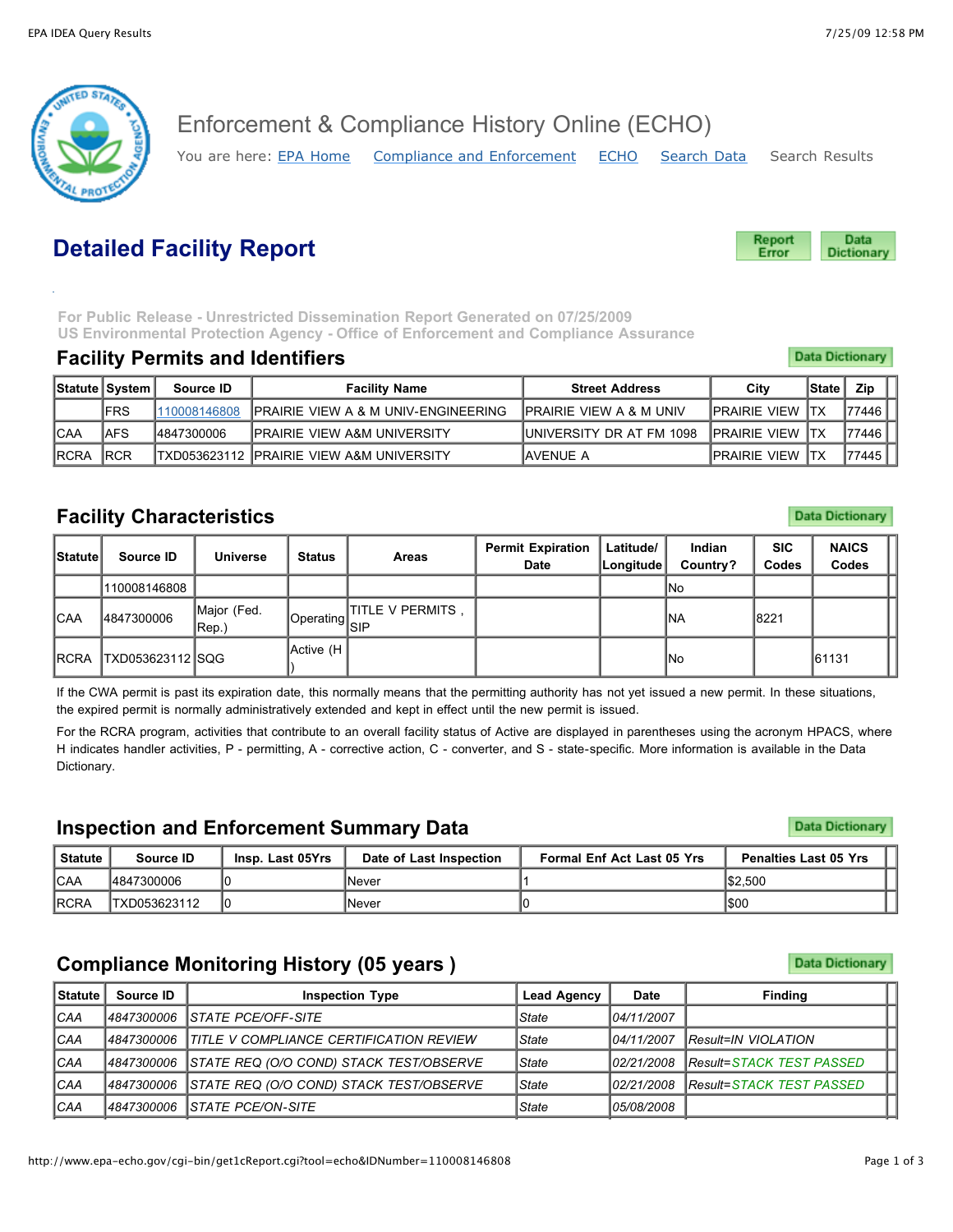| <b>CAA</b> | 14847300006 | <b>ITITLE V COMPLIANCE CERTIFICATION REVIEW</b> | State | 105/08/2008 | Result=Blank         |
|------------|-------------|-------------------------------------------------|-------|-------------|----------------------|
| <b>CAA</b> |             | 14847300006 ISTATE PCE/OFF-SITE                 | State | 101/16/2009 |                      |
| <b>CAA</b> | 14847300006 | <b>ITITLE V COMPLIANCE CERTIFICATION REVIEW</b> | State | 101/16/2009 | Result=IN COMPLIANCE |

Entries in *italics* are not considered inspections in official counts.

### **Compliance Summary Data**

Information on the nature of [alleged violations](http://www.epa-echo.gov/echo/faq.html#in_violation) is available on the FAQ page.

| <b>Statute</b> | Source ID                | <b>Current SNC/HPV?</b> | <b>Description</b>                                         |             | Current As Of $Q$ trs in NC (of 12) |
|----------------|--------------------------|-------------------------|------------------------------------------------------------|-------------|-------------------------------------|
| ICAA           | 14847300006              | YES                     | VIOLATION ADDRESSED; STATE HAS LEAD ENFORCEMENT 06/13/2009 |             |                                     |
| <b>IRCRA</b>   | <b>ITXD053623112 INo</b> |                         |                                                            | 106/09/2009 |                                     |

### **Three Year Compliance Status by Quarter**

Violations shown in a given quarter do not necessarily span the entire 3 months. Information on the nature of [alleged violations](http://www.epa-echo.gov/echo/faq.html#in_violation) is available on the FAQ page, and information on the duration of non-compliance is available at the end of this report.

|                                                | <b>AIR Compliance Status</b> |                         |                        |                         |                                 |                                |                               |                                                                |                         |                                         |                               |                                  |  |  |  |
|------------------------------------------------|------------------------------|-------------------------|------------------------|-------------------------|---------------------------------|--------------------------------|-------------------------------|----------------------------------------------------------------|-------------------------|-----------------------------------------|-------------------------------|----------------------------------|--|--|--|
| Statute:Source  <br>lid<br>ICAA:<br>4847300006 | IQTR1<br>Uul-Sep06           | IQTR2<br>Oct-Dec06      | IQTR3<br>Jan-<br>Mar07 | IQTR4<br>Apr-<br>Jun07  | IQTR5<br>lJul-<br>Sep07         | IQTR6<br>IOct-<br>IDec07       | IQTR7<br>IJan-<br>IMar08      | IQTR8<br>∥Apr-<br>Jun08                                        | IQTR9<br>lJul-<br>Sep08 | IQTR <sub>10</sub><br><b>IOct-Dec08</b> | IQTR11<br>Jan-Mar09           | IQTR12<br>Apr-Jun09              |  |  |  |
| HPV History                                    |                              |                         |                        | Unaddr-<br><b>State</b> | <b>IUnaddr-</b><br><b>State</b> | <b>Unaddr-</b><br><b>State</b> | <b>Addrs-</b><br><b>State</b> | <b>Addrs-</b><br><b>State</b>                                  | lAddrs-<br><b>State</b> | <b>Addrs-</b><br><b>State</b>           | <b>Addrs-</b><br><b>State</b> | <b>Addrs-</b><br><b>State</b>    |  |  |  |
| Program/Pollutant in Current Violation         |                              |                         |                        |                         |                                 |                                |                               |                                                                |                         |                                         |                               |                                  |  |  |  |
| Ititle v<br><b>IPERMITS</b>                    | IC-<br>IPROCED               | IC-<br>IPROCED          | $C -$                  | lc-                     | IC-                             | lc-                            | IC-                           | IC-<br> PROCED  PROCED  PROCED  PROCED  PROCED  PROCED  PROCED | IC-                     |                                         |                               | <b>IUNKNOWNIUNKNOWNIUNKNOWNI</b> |  |  |  |
| <b>ISIP</b>                                    |                              | UNKNOWN UNKNOWN IC-INSP |                        | IC-INSP                 | <b>IC-INSP</b>                  | <b>IC-INSP</b>                 | <b>IC-INSP</b>                | <b>IC-INSP</b>                                                 | <b>IC-INSP</b>          | <b>IC-INSP</b>                          | IC-INSP                       | C-INSP                           |  |  |  |

High Priority Violator (HPV) History section: "Unaddr" means the facility has not yet been addressed with a formal enforcement action. "Addrs"means the facility has been addressed with a formal enforcement action, but its violations have not been resolved. Lead Agency designated can be US EPA, State, Both, or No Lead Determined. If HPV History is blank, then the facility was not a High Priority Violator. C=Compliance; V=Violation; S=Compliance Schedule.

|                              | <b>RCRA Compliance Status</b> |        |              |                  |                    |              |       |              |       |                    |                    |        |                    |
|------------------------------|-------------------------------|--------|--------------|------------------|--------------------|--------------|-------|--------------|-------|--------------------|--------------------|--------|--------------------|
| Statute: Source ID           |                               | IQTR1  | IQTR2        | QTR <sub>3</sub> | IQTR4              | IQTR5        | IQTR6 | <b>IQTR7</b> | IQTR8 | IQTR9              | IQTR <sub>10</sub> | IQTR11 | IQTR <sub>12</sub> |
| <b>IRCRA:</b>                |                               | lJul-  | IOct-        | Jan-             | Apr-               | -Jul-        | lOct- | IJan-        | Apr-  | IJul-              | $I$ Oct-           | ,Jan-  | Apr-               |
| ITXD053623112                |                               | Sep06  | IDec06       | Mar07            | Jun07،             | Sep07        | Dec07 | IMar08       | Jun08 | Sep08              | IDec08             | IMar09 | Jun09              |
| <b>Facility Level Status</b> |                               | lCompl | <b>Compl</b> | <b>Compl</b>     | <sup>1</sup> Compl | <b>Compl</b> | Compl | <b>Compl</b> | Compl | <sup>1</sup> Compl | <b>Compl</b>       | Compl  | <b>Compl</b>       |
| Type of Violation            | Agency                        |        |              |                  |                    |              |       |              |       |                    |                    |        |                    |

The first date displayed for a RCRA Violation corresponds to the violation determination date, and the next to the resolution date (if the violation has been resolved).

#### **Notices of Violation or Informal Enforcement - AFS, PCS, ICIS-NPDES, RCRAInfo (05 year history)**

**Data Dictionary** 

| <b>Statute</b> | Source ID   | Tvpe of Action            | ∟ead<br>Agency | <b>Date</b> |  |
|----------------|-------------|---------------------------|----------------|-------------|--|
| ICAA           | 14847300006 | ' ISSUED<br>NOV 1<br>TATE | State          | 104/12/2007 |  |

# **Formal Enforcement Actions - (05 year history)**

**Data Dictionary** 

**Data Dictionary**